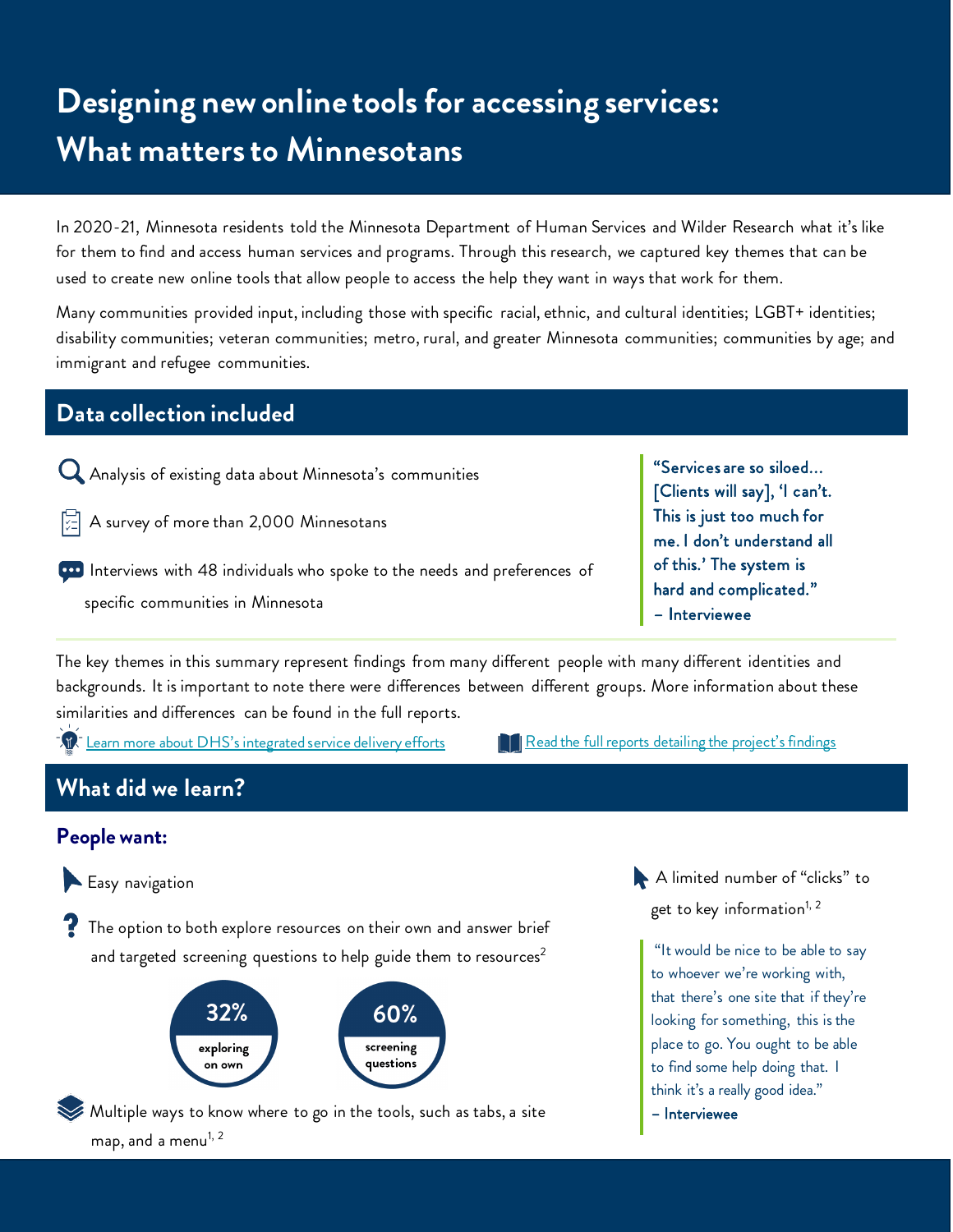## **Balance convenience and usefulness with confidentiality and information privacy concerns.**

- Include the option to save usernames $2$
- Provide the option for people to both create an account that saves their history and personal information and the ability to use the tool anonymously $^{1,2}$

## **The information provided needs to be relevant and useful.**

- Provide personalized recommendations and information that can address the varying needs of multiple family members<sup>1, 2</sup>
- Provide useful and actionable information that avoids redundancy<sup>1, 2</sup>
- Ensure information provided in the referral is up-to-date and accurate<sup>1</sup>





## **Some survey respondents said the following types of information would be helpful to know about a service or program:**



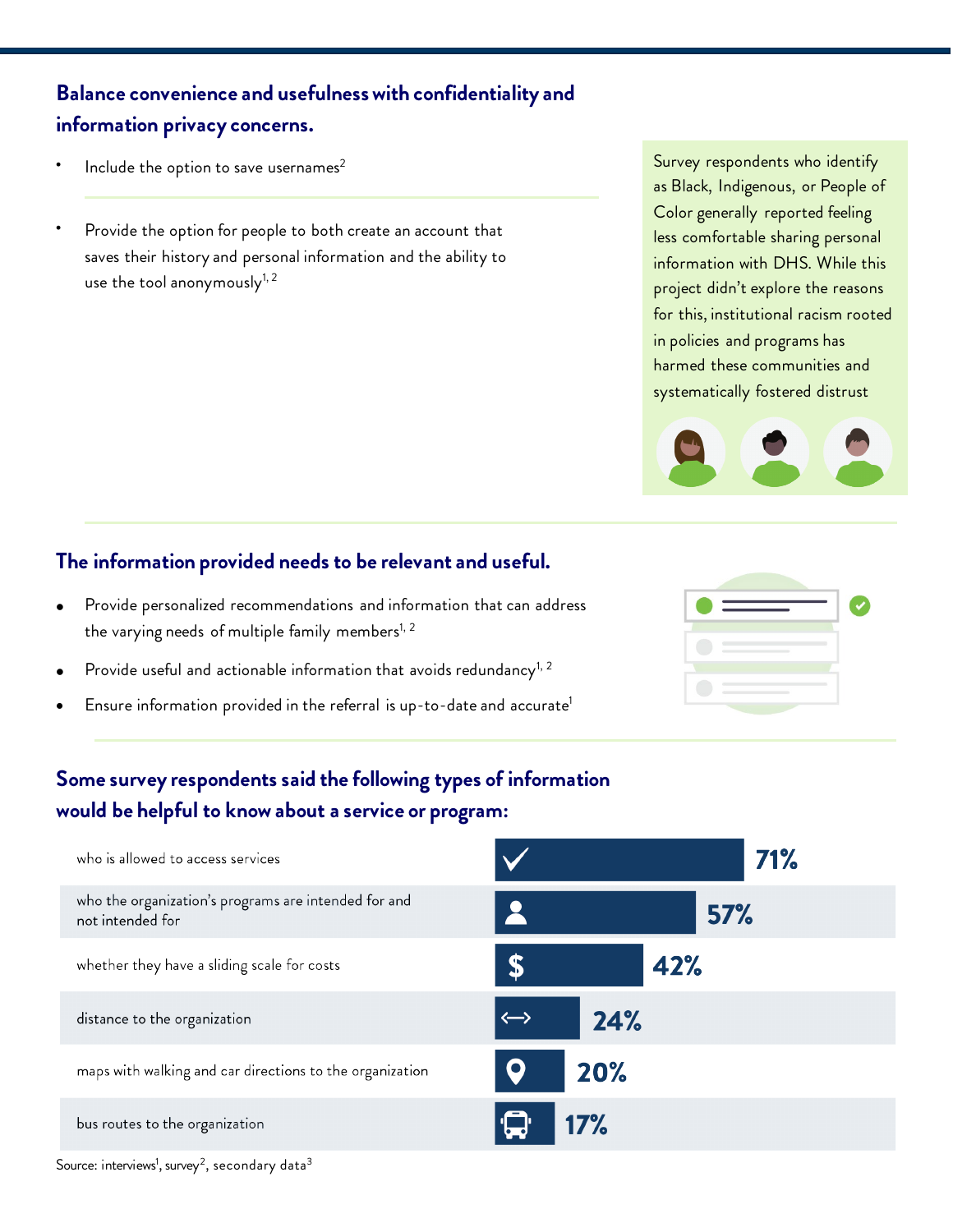### **The tools need to meet the needs of all Minnesotans.**

- Ensure the tools are culturally responsive  $1$
- Offer the option to access the tools in multiple languages, ideally with the ability to switch between them  $1, 2$
- Use simple, concise language<sup>1, 2</sup>
- Provide an option for large font $1, 2$
- Consider assistive technology and have accommodations for all disabilities (e.g., audio-only option, screen reader compatible, closed captioning on videos)<sup>1, 2</sup>
- Ensure people can access the tool using a smartphone, tablet, or a computer<sup>1, 2</sup>



- Ensure the website loads quickly on mobile devices and with slow internet<sup>2</sup>
- Provide options for people to access information offline<sup>1</sup>
- Provide a phone application (or "app") $^{1, 2}$



According to survey results, an app may be most helpful for people who identify as Black, Indigenous, or People of Color; are younger; or have lower levels of education

The most commonly spoken languages in Minnesota are English; Spanish; Somali, Oromo, and other Cushitic languages; Hmong; Chinese; and Vietnamese<sup>3</sup>



85% of Minnesotans

Minnesotans living in rural areas are generally less likely to have access to broadband internet or any type of device<sup>3</sup>